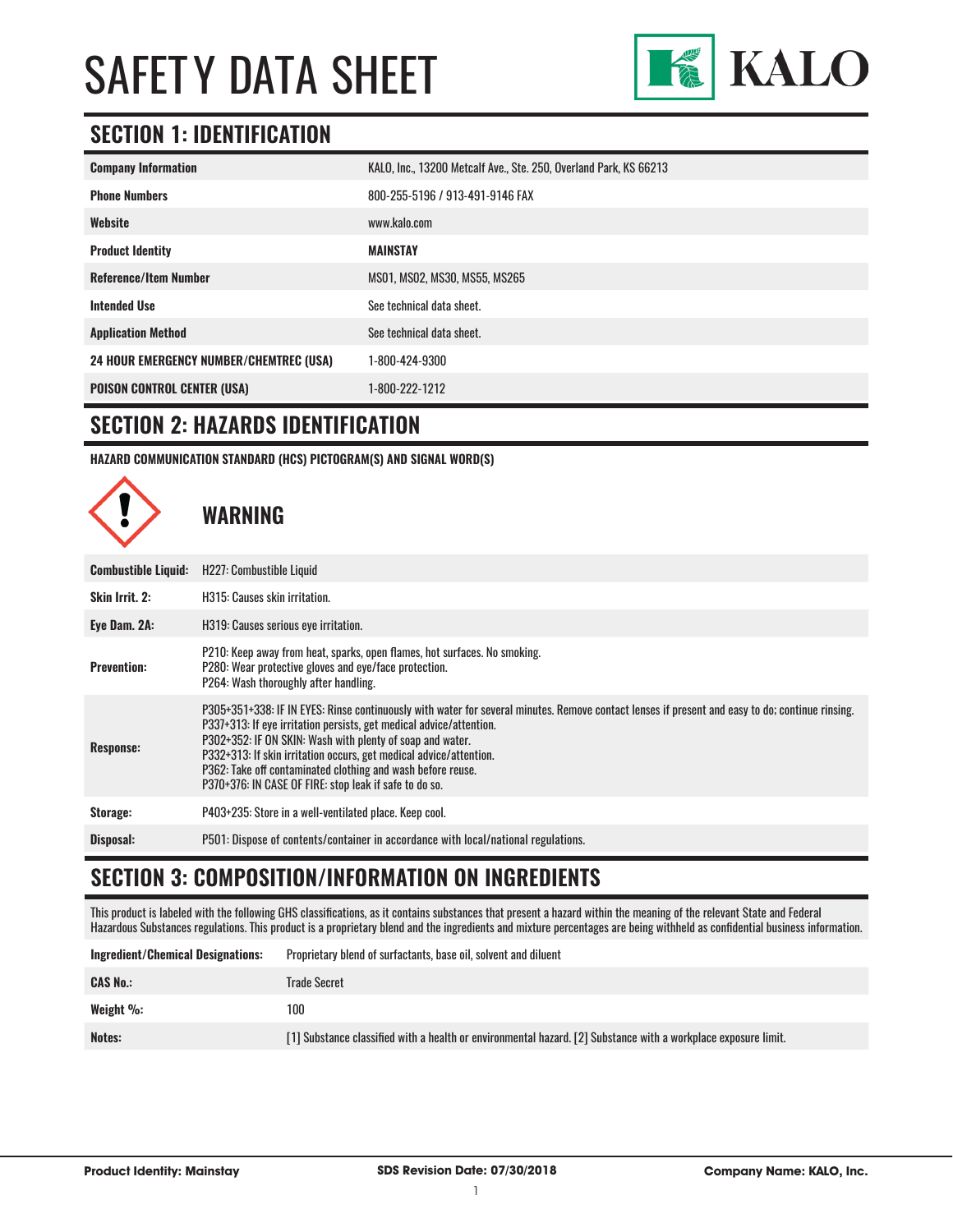

#### **SECTION 4: FIRST AID MEASURES**

#### **[DESCRIPTIONS]**

| Remove to fresh air. Keep patient warm and at rest. If breathing is irregular or stopped, give artificial respiration. If unconscious, place in the recovery<br><b>Inhalation:</b><br>position and obtain immediate medical attention. Give nothing by mouth. |  |
|---------------------------------------------------------------------------------------------------------------------------------------------------------------------------------------------------------------------------------------------------------------|--|
| Irrigate copiously with clean fresh water for at least 10 minutes, holding the eyelids apart and seek medical attention.<br>Eyes:                                                                                                                             |  |
| <b>Skin:</b><br>Remove contaminated clothing. Wash skin thoroughly with soap and water or use a recognized skin cleanser. Do NOT use solvents or thinners.                                                                                                    |  |
| Ingestion:<br>If accidentally swallowed, obtain immediate medical attention. Keep at rest. Do NOT induce vomiting.                                                                                                                                            |  |
| [MOST IMPORTANT SYMPTOMS AND EFFECTS, BOTH ACUTE AND DELAYED]                                                                                                                                                                                                 |  |
| Overview:<br>No adverse symptoms or effects anticipated under normal handling conditions. See Section 2 for further details.                                                                                                                                  |  |
| Eyes:<br>Causes serious eye irritation.                                                                                                                                                                                                                       |  |
| Skin:<br>Causes skin irritation.                                                                                                                                                                                                                              |  |

### **SECTION 5: FIREFIGHTING MEASURES**

| <b>Extinguishing Media:</b>     | Recommended extinguishing media: alcohol resistant foam, CO <sup>2</sup> , powder, water spray. Do not use water jet.                                                                                                                                                                                                                                  |
|---------------------------------|--------------------------------------------------------------------------------------------------------------------------------------------------------------------------------------------------------------------------------------------------------------------------------------------------------------------------------------------------------|
| <b>Special Hazards:</b>         | Combustion may yield smoke, carbon monoxide, and other products of incomplete combustion. Oxides of sulfur, nitrogen or phosphorus may<br>also be formed.                                                                                                                                                                                              |
| <b>Advice For Firefighters:</b> | Evacuate area. Prevent contamination from run-off of adjacent areas, streams, drinking water and sewers. Do not flush down sewers or other<br>drainage systems. Exposed firefighters must wear standard protective equipment and in enclosed areas self-contained breathing apparatus.<br>Use water-spray to cool fire-exposed surfaces and personnel. |

#### **SECTION 6: ACCIDENTAL RELEASE MEASURES**

| <b>Precautions/Procedures:</b>                                         | Keep all sources of ignition away from spill/release. In case of a major spill or spillage in a confined space evacuate the area and<br>check vapor levels.                                                                                                                                                                                                                                                                                                                                                                                                                                                                                                               |
|------------------------------------------------------------------------|---------------------------------------------------------------------------------------------------------------------------------------------------------------------------------------------------------------------------------------------------------------------------------------------------------------------------------------------------------------------------------------------------------------------------------------------------------------------------------------------------------------------------------------------------------------------------------------------------------------------------------------------------------------------------|
| <b>Environmental Precautions:</b>                                      | Do not allow spills to enter drains or water courses.                                                                                                                                                                                                                                                                                                                                                                                                                                                                                                                                                                                                                     |
| <b>Methods and Material For</b><br><b>Containment and Cleaning Up:</b> | Ventilate the area and avoid breathing vapors. Take the personal protective measures listed in Section 8. Contain and absorb spillage<br>with non-combustible materials (e.g. sand/earth/vermiculite). Place in closed containers outside buildings and dispose of according<br>to the Waste Regulations (see Section 13). Clean, preferably with a detergent. Do not use solvents. Do not allow spills to enter drains<br>or water courses. If drains, sewers, streams or lakes are contaminated, inform the local water company immediately. In the case of<br>contamination of rivers, streams, or lakes, the Environmental Protection Agency should also be informed. |

### **SECTION 7: HANDLING AND STORAGE**

| <b>Precautions For Safe Handling:</b> | Do not get in eyes, on skin, or on clothing. Do not breathe vapors or mists. Keep container closed. Use only with adequate<br>ventilation. Use good personal hygiene practices. Wash hands before eating, drinking, smoking. Remove contaminated clothing and<br>wash before reuse. Destroy contaminated belts and shoes and other items that cannot be decontaminated.<br>See Section 2 for further details. |
|---------------------------------------|---------------------------------------------------------------------------------------------------------------------------------------------------------------------------------------------------------------------------------------------------------------------------------------------------------------------------------------------------------------------------------------------------------------|
| <b>Conditions For Safe Storage:</b>   | Store in tightly closed containers in dry, well-ventilated area, away from excessive heat and incompatibles.<br>See Section 2 for further details.                                                                                                                                                                                                                                                            |
| <b>Incompatible Materials:</b>        | Oxidizing agents, strong acids, strong bases.                                                                                                                                                                                                                                                                                                                                                                 |
| <b>Specific End Use(s):</b>           | See technical data sheet.                                                                                                                                                                                                                                                                                                                                                                                     |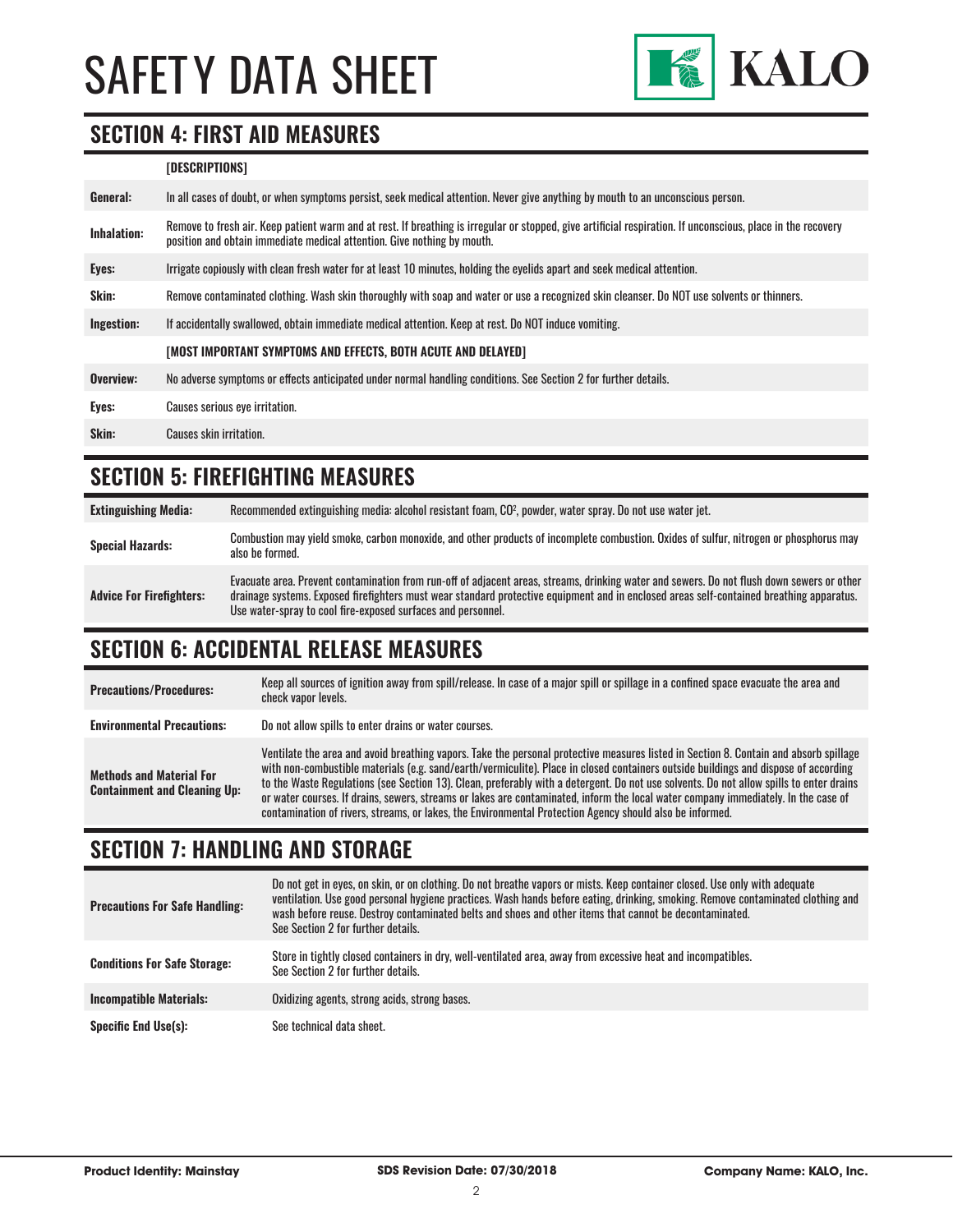

#### **SECTION 8: EXPOSURE CONTROLS/PERSONAL PROTECTION**

| <b>Exposure Data:</b>        | This product contains the following ingredient (at greater than 0.1%) with established limits for exposure under OSHA, ACGIH and/or NIOSH.                                                                                                                                                                                             |                                                        |               |                                                             |
|------------------------------|----------------------------------------------------------------------------------------------------------------------------------------------------------------------------------------------------------------------------------------------------------------------------------------------------------------------------------------|--------------------------------------------------------|---------------|-------------------------------------------------------------|
|                              | <b>CAS No.</b>                                                                                                                                                                                                                                                                                                                         | Ingredient                                             | <b>Source</b> | Value                                                       |
|                              |                                                                                                                                                                                                                                                                                                                                        |                                                        | <b>OSHA</b>   | TWA: $5mg/m^3$ 8 hours                                      |
|                              | <b>Trade Secret</b>                                                                                                                                                                                                                                                                                                                    | <b>Petroleum Distillates</b><br>(Base Oil-Unspecified) | ACGIH         | TWA: $5mg/m^3$ / STEL: $10mg/m^3$ as oil mist, if generated |
|                              |                                                                                                                                                                                                                                                                                                                                        |                                                        | <b>NIOSH</b>  | <b>No Established RELs</b>                                  |
| <b>Carcinogen Data:</b>      | This product contains no ingredients (at greater than 0.1%) that are suspected of being or known to be a carcinogen under OSHA, NTP or<br>IARC.                                                                                                                                                                                        |                                                        |               |                                                             |
|                              | [PERSONAL PROTECTIVE EQUIPMENT]                                                                                                                                                                                                                                                                                                        |                                                        |               |                                                             |
| <b>Respiratory:</b>          | If workers are exposed to concentrations above the exposure limit, they must use the appropriate certified respirators.                                                                                                                                                                                                                |                                                        |               |                                                             |
| Eyes:                        | Wear safety eyewear (e.g. safety spectacles/goggles/visors) to protect against the splash of liquids.                                                                                                                                                                                                                                  |                                                        |               |                                                             |
| Skin:                        | Overalls, which cover the body, arms, and legs, should be worn. Skin should not be exposed. All parts of the body should be washed after<br>contact.                                                                                                                                                                                   |                                                        |               |                                                             |
| <b>Engineering Controls:</b> | Provide adequate ventilation. Where reasonably practicable, this should be achieved by the use of local exhaust ventilation and good general<br>extraction. If these are not sufficient to maintain concentrations of particulates, and any vapor below occupational exposure limits, suitable<br>respiratory protection must be worn. |                                                        |               |                                                             |
| <b>Other Work Practices:</b> | See technical data sheet.                                                                                                                                                                                                                                                                                                              |                                                        |               |                                                             |

# **SECTION 9: PHYSICAL AND CHEMICAL PROPERTIES**

| Appearance:                                       | <b>Creamy Off-White Liquid</b>                                        |
|---------------------------------------------------|-----------------------------------------------------------------------|
| Odor:                                             | <b>Not Determined</b>                                                 |
| <b>Odor Threshold:</b>                            | <b>Not Measured</b>                                                   |
| pH:                                               | 8.5 - 9.5 (5% aqueous dilution)                                       |
| <b>Specific Gravity:</b>                          | 1.00 - 1.02 @ 20°C                                                    |
| <b>Flashpoint:</b>                                | 186ºF (86ºC) SETA Flash Closed Cup                                    |
| <b>Solubility in Water:</b>                       | <b>Not Measured</b>                                                   |
| Viscosity (cSt):                                  | <b>Not Measured</b>                                                   |
| $VOC\%$ :                                         | <b>Not Measured</b>                                                   |
| Vapor Pressure (Pa):                              | <b>Not Measured</b>                                                   |
| <b>Vapor Density:</b>                             | <b>Not Measured</b>                                                   |
| <b>Melting/Freezing Points:</b>                   | <b>Not Measured</b>                                                   |
| Initial Boiling Point/Range (°F/°C):              | No Established Limit                                                  |
| <b>Flammability (Solid, Gas):</b>                 | Not Applicable                                                        |
| <b>Upper Flammability/Explosive Limits:</b>       | <b>Not Measured</b>                                                   |
| Lower Flammability/Explosive Limits:              | <b>Not Measured</b>                                                   |
| <b>Decomposition Temperature:</b>                 | <b>Not Measured</b>                                                   |
| <b>Auto-Ignition Temperature:</b>                 | <b>Not Measured</b>                                                   |
| Partition Co-Efficient n-octanol/water (Log Kow): | <b>Not Measured</b>                                                   |
| <b>Evaporation Rate (Ether=1):</b>                | <b>Not Measured</b>                                                   |
| Other:                                            | DMSO extract by IP346: Less than 3.0 wt% (mineral oil component only) |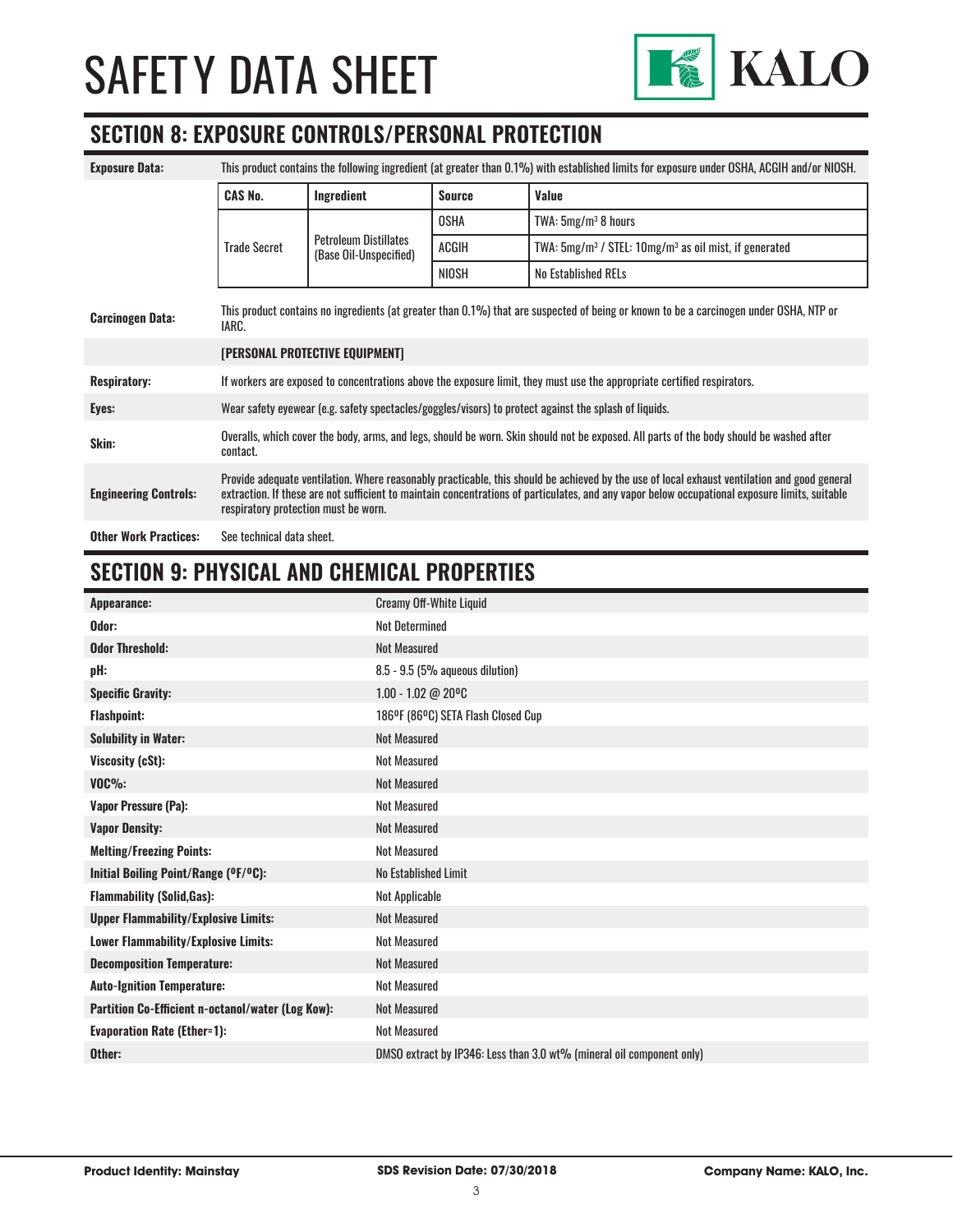

# **SECTION 10: STABILITY AND REACTIVITY**

| <b>Reactivity:</b>                       | Not chemically reactive.                                                                                |
|------------------------------------------|---------------------------------------------------------------------------------------------------------|
| <b>Chemical Stability:</b>               | Stable under normal ambient and anticipated conditions of use.                                          |
| <b>Hazardous Reactions:</b>              | Hazardous reactions not anticipated.                                                                    |
| <b>Conditions To Avoid:</b>              | Extended exposure to high temperatures can cause decomposition. Avoid all possible sources of ignition. |
| <b>Incompatible Materials:</b>           | Oxidizing agents, strong acids, strong bases.                                                           |
| <b>Hazardous Decomposition Products:</b> | Not anticipated under normal conditions of use.                                                         |

# **SECTION 11: TOXICOLOGICAL INFORMATION**

|                                                                   | [ACUTE TOXICITY ESTIMATE] |                                                                 |                            |
|-------------------------------------------------------------------|---------------------------|-----------------------------------------------------------------|----------------------------|
| Ingredients:                                                      |                           | Proprietary Blend of Surfactants, Base Oil, Solvent and Diluent |                            |
| Oral LD50mg/kg:                                                   | >5,000.00/Category: NA    |                                                                 |                            |
| Skin LD50mg/kg:                                                   | >5,000.00/Category: NA    |                                                                 |                            |
| Inhalation Vapor LC50mg/L/4hr:                                    | No Data Available         |                                                                 |                            |
| Inhalation Dust/Mist LC50mg/L/4hr:                                | No Data Available         |                                                                 |                            |
| <b>ITEM</b>                                                       |                           | <b>HAZARD</b>                                                   | <b>CATEGORY</b>            |
| <b>Acute Toxicity (mouth):</b>                                    |                           | <b>Not Applicable</b>                                           | $-$                        |
| <b>Acute Toxicity (skin):</b>                                     |                           | Not Applicable                                                  | --                         |
| <b>Acute Toxicity (inhalation):</b>                               |                           | Not Applicable                                                  | $\overline{\phantom{a}}$   |
| <b>Skin Corrosion/Irritation:</b>                                 |                           | <b>Causes skin irritation.</b>                                  | $\mathbf{2}$               |
| <b>Eye Damage/Irritation:</b>                                     |                           | <b>Causes serious eye irritation.</b>                           | 2A                         |
| <b>Sensitization (respiratory):</b>                               |                           | Not Applicable                                                  | $\overline{\phantom{a}}$   |
| <b>Sensitization (skin):</b>                                      |                           | <b>Not Applicable</b>                                           | $\overline{a}$             |
| <b>Germ Toxicity:</b>                                             |                           | <b>Not Applicable</b>                                           | $\qquad \qquad -$          |
| <b>Carcinogenicity:</b>                                           |                           | <b>Not Applicable</b>                                           | $\overline{\phantom{a}}$   |
| <b>Reproductive Toxicity:</b>                                     |                           | Not Applicable                                                  | --                         |
| Specific Target Organ Systemic Toxicity-Single Exposure:          |                           | <b>Not Applicable</b>                                           | $\overline{\phantom{a}}$   |
| <b>Specific Target Organ Systemic Toxicity-Repeated Exposure:</b> |                           | Not Applicable                                                  | $\overline{\phantom{a}}$ . |
| <b>Aspiration Hazard:</b>                                         |                           | <b>Not Applicable</b>                                           | $\qquad \qquad -$          |

# **SECTION 12: ECOLOGICAL INFORMATION**

| <b>Toxicity:</b>                       | No additional information provided for this product.  |
|----------------------------------------|-------------------------------------------------------|
| <b>Persistence and Degradability:</b>  | There is no data available on the preparation itself. |
| <b>Bioaccumulative Potential:</b>      | Not measured.                                         |
| <b>Mobility In Soil:</b>               | No data available.                                    |
| <b>Results of PBT and vPvB Assess:</b> | This product contains no PBT/vPvB chemicals.          |
| <b>Other Adverse Effects:</b>          | No data available.                                    |